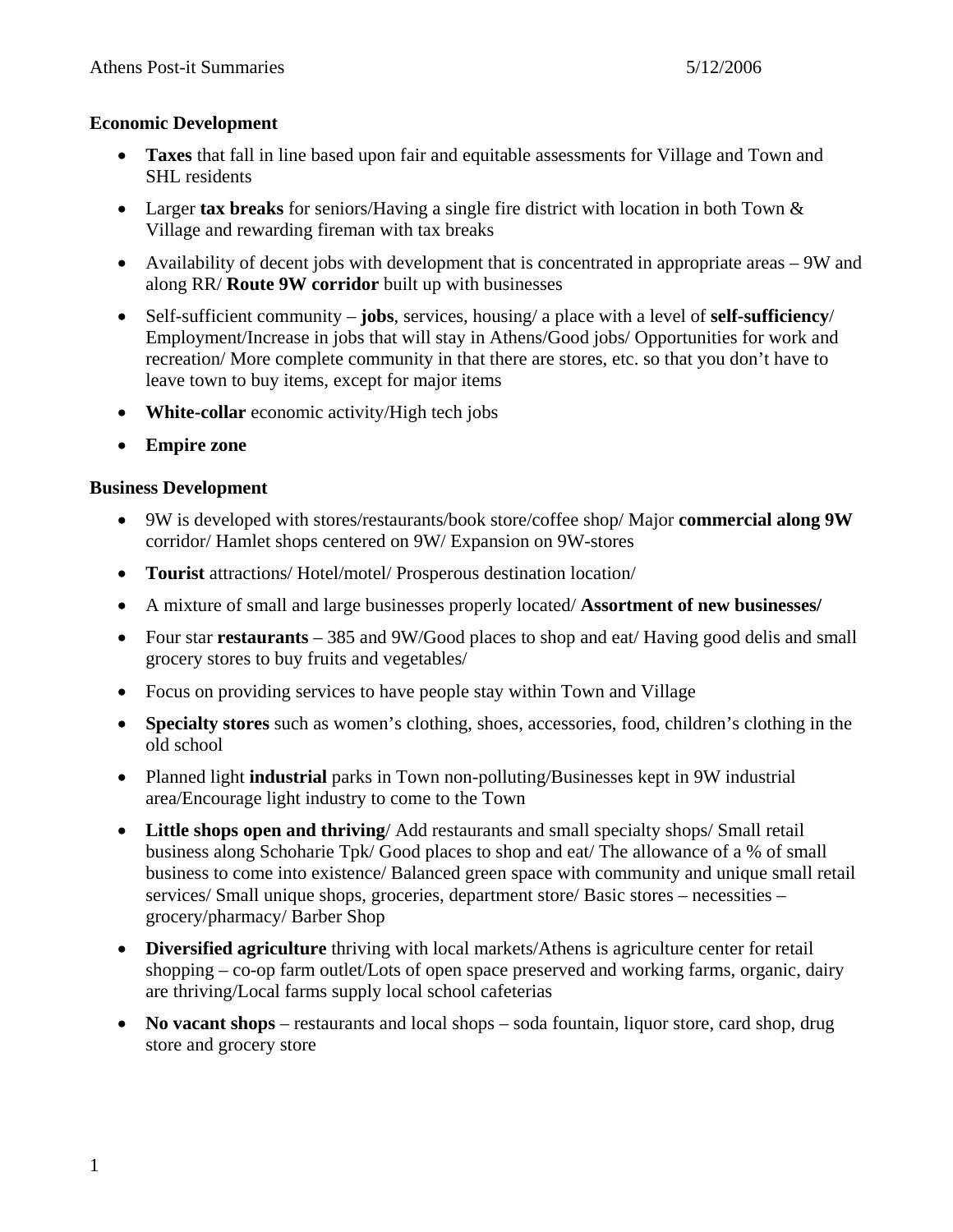## **Recreation / Arts / Culture**

- **Community activities** like dances, potluck dinners where people/families/children can get together
- All year recreation centers/Center where people of all ages can find activities, similar to a YMCA/ YWCA on 9W/ **Community Center** with activities on a Friday night/ Community center for recreation for youth and adults/ Public services, transportation, community center and more parks/ Library and senior center/New senior center/ A minimum of crime and formation of youth facility for all to use
- Entertainment center for children/ **Entertainment center** dance, dine, plays/ Concert hall, movie theater/Entertainment
- Athens **Street Festival**/Cultural events "Street Fair"
- More **cultural events** in the village/More theatre and cultural events/ Active cultural center/Athens is the home of the revived Hudson River School of Art/Create a cultural mecca that has music, performing arts, fine arts and literary performances and art education/Have second generation of artists, musicians and writers growing up in Athens/Good summer projects in park and cultural activities/ Cultural opportunities – classes, art gallery, expand library
- **Athens pool** alive and thriving in excellent condition/ Athens pool/ Community pool that will be free to all residents of Athens
- **Recreation available**/Ball fields, bike trails, beach, pool/Hiking trails/ A running and bike trail through the entire Town and Village/ Recreational opportunities for adults and children – kayaking, bike paths and nature trails/ Plenty of parking/activities for old and young/ Opportunities for work and recreation
- Village Green with families playing/Beautiful parks/**Parks** that are finished/A beautiful Village green in the heart of town/Do something with the park on Union Street/ Public services, transportation, community center and more parks
- Horses along the nature path
- Town woodlands are still available for sportsmen but Village no hunting is enforced

# **Education / Schools**

- **Excellent schools**/ Good school district/ Good schools/ The schools in Athens are top notch. They provide our children with excellent opportunities/
- Maintaining Athens **elementary** school/ Elementary school back to 6<sup>th</sup> grade
- All children from Athens go to **one school district**
- An **educated population**
- **Community involved** in school activities
- Improve **library** increase in books and videos/ Library and senior center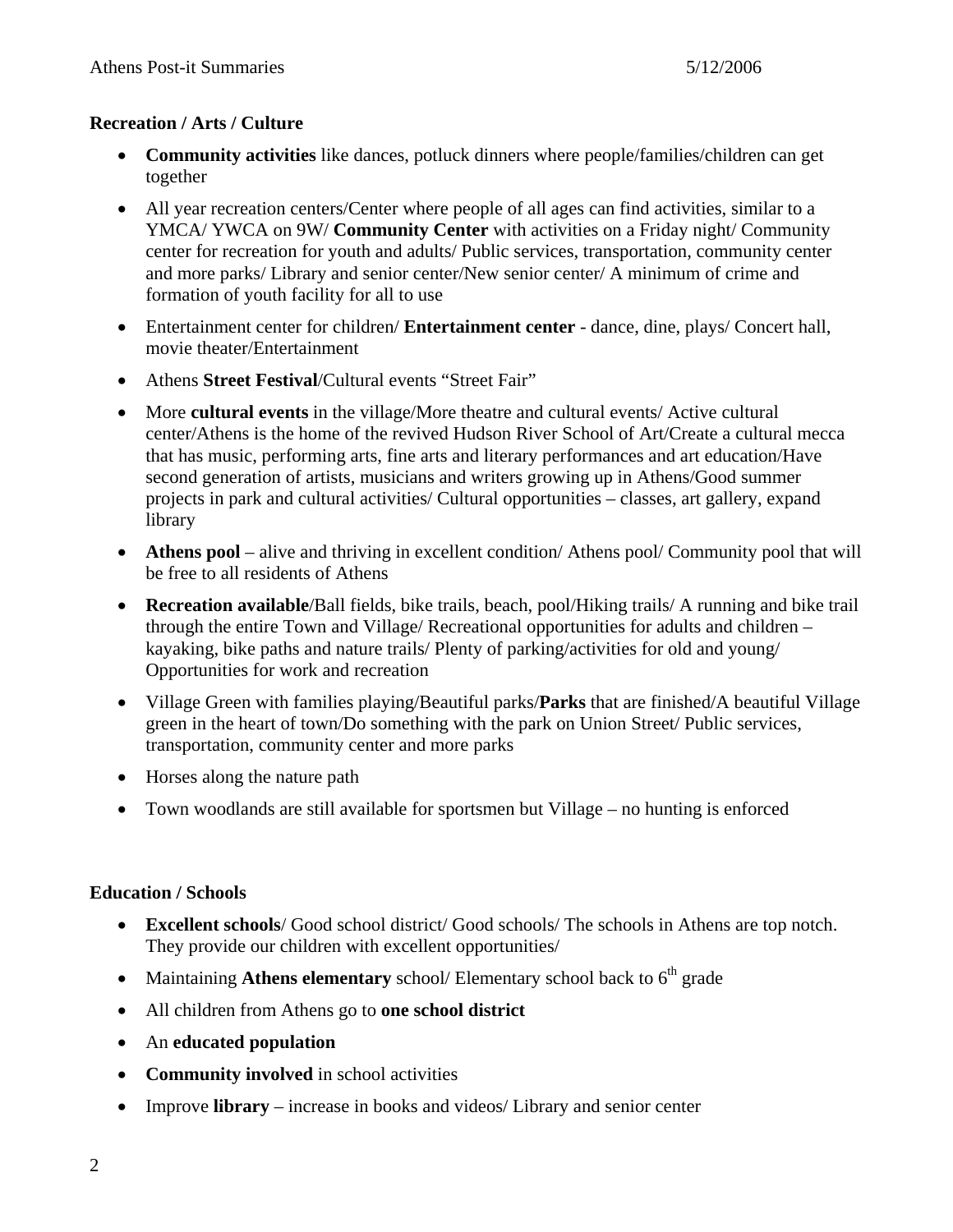### **Youth**

- Safe community for children/**Safe**/ Safe/ Clean Streets, safe places to walk/play/ A minimum of crime and formation of youth facility for all to use
- A community making fond memories **for children**
- Lots of **activities** for kids/Children playing at fields/Children playing at playground/ Activities – parks for children/Little League and girls' softball/ The youth has places to have activities and things to do
- 90% of students would go to college with **business-supported scholarships**
- The local kids have good jobs with healthcare/ **Our young people are able to stay** in the community because jobs are available and affordable houses are available/

# **Housing**

- **Affordable senior housing**/ Senior housing not HUD mixed l level. 1-2 bedrooms with garage and within walking distance to stores/ Retired people can afford their homes
- **Affordable houses** and living conditions/ Construct affordable single-family homes/Affordable well regulated Housing/ Affordable housing for young families/ Housing for all/Housing for all - no matter of income/ Affordable housing so no trailers needed/ Housing that's affordable for the average person/ Affordable single family homes/ Subdivisions of moderate quaint houses
- All the **old homes are restored** and new ones are made to meet those old house appearances
- **Townhouse or condo developments** close to river
- Houses not being taxed out **low taxes spent well**
- **Stop multi dwellings** such as apartments
- **Rustic housing** development

# **Services**

- Athens is easy to get to. Connected by ferry, 385, taxi, small business/van that goes throughout Greene County/ **Public transportation** Village to Town and outlying towns/Transportation for seniors and youth to get to Kingston/Catskill/Albany / Affordable transportation/ Taxi service/ Rail passenger service to NYC and Albany
- **Medical** arts building/ Medical facilities/ Medical services/Doctor and Dentist Office
- **Services** i.e. Meals on Wheels, Visiting Nurses
- Athens has its own **postal delivery** not given to another town (i.e. Catskill)
- **Garbage service**
- One **fire service**/ Having a single fire district with location in both Town & Village and rewarding fireman with tax breaks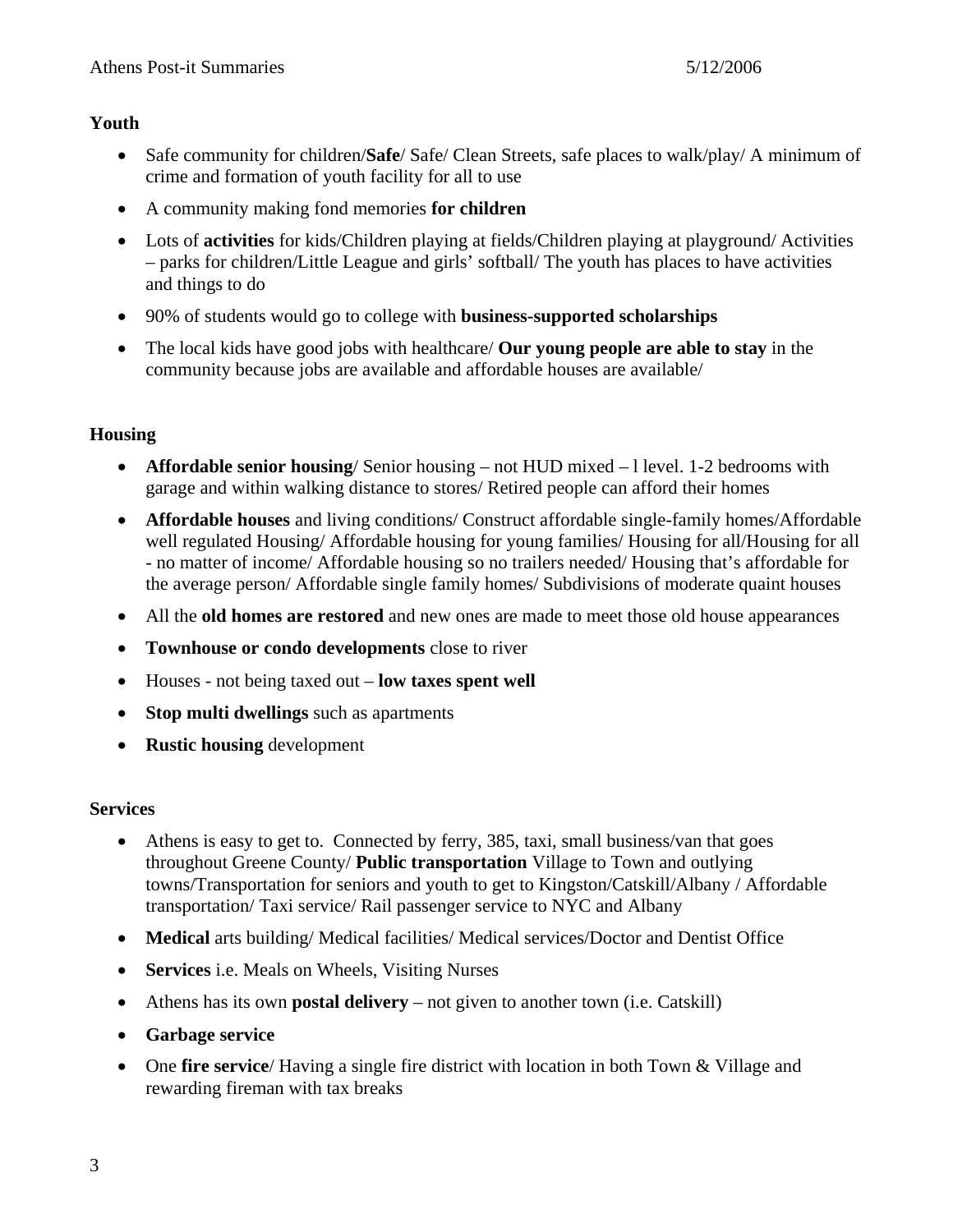#### **Historic**

- Restored **historic districts** and municipal building/ Beautiful historic district/ Charming historic properties / Hide change – keep historic
- **Architecture/** Renovated senior center that is becoming Athens architecture
- Houses kept up, beautiful and historically correct/ Restored homes and landmarks, a polished neat main street/ Visually **historic houses** are encouraged and changes kept to a minimum
- Second Street storefronts are all historical looking but kept up/**Restored old buildings** that have been neglected/ Renovated VFW that is becoming more of historic Athens
- **Sidewalks** with vintage streetlamps and trees/Tree-lined sidewalks
- **Community appreciates its history** and portrays it through publication and signage/History preserved

## **Riverfront - Development & Recreation**

- Open up an area North or South of Village for **picnicking and swimming**
- Develop **waterfront for recreational** use of river/ Nice Riverfront (marinas, restaurants, recreation)/ River recreation/Improve riverfront, add marina/Waterfront with docks, park, and cultural center/ Riverfront summer recreation opportunities/ Activities on the river/ Better public access to river/ Access to river/ Use of river for recreation/ Riverfront revitalized/ Athens boat launch/ The river edge has a lovely walk to walk along.
- Waterfront and land in great shape/The riverfront is clean, attractive and a place that people visit and gather/**Clean waterfront**/ Access to a healthy Hudson River that is protected by Town/Village/ Clear the waterfront and make it a beach
- A village that has a fully developed **riverfront recreational community** Scenic Hudson River community/ Beautiful location nestled between mountains and river
- Nice Park by the water, with flowers and more trees/ Parkland at Green Lake that is maintained/ **Riverfront Park kept as a park "green**"/ Do not encourage development on the waterfront – keep it green
- **Well utilized riverfront park**/ Excellent access to river with new park and marina/ Athens riverfront park/ Active Riverfront Park with picnics, bandstand, play area, cruise boats/ Highly utilized river park and other river activities/ Waterfront Park – recreation area/ The waterfront park is active with concerts and activities
- **Tourist development** of the riverfront/ Kayak and canoe destination/ Historic and river tours/River transportation
- Ding's **Lighthouse** Marina/ Lighthouse still open for tours/ Lighthouse
- **Murderer's Creek**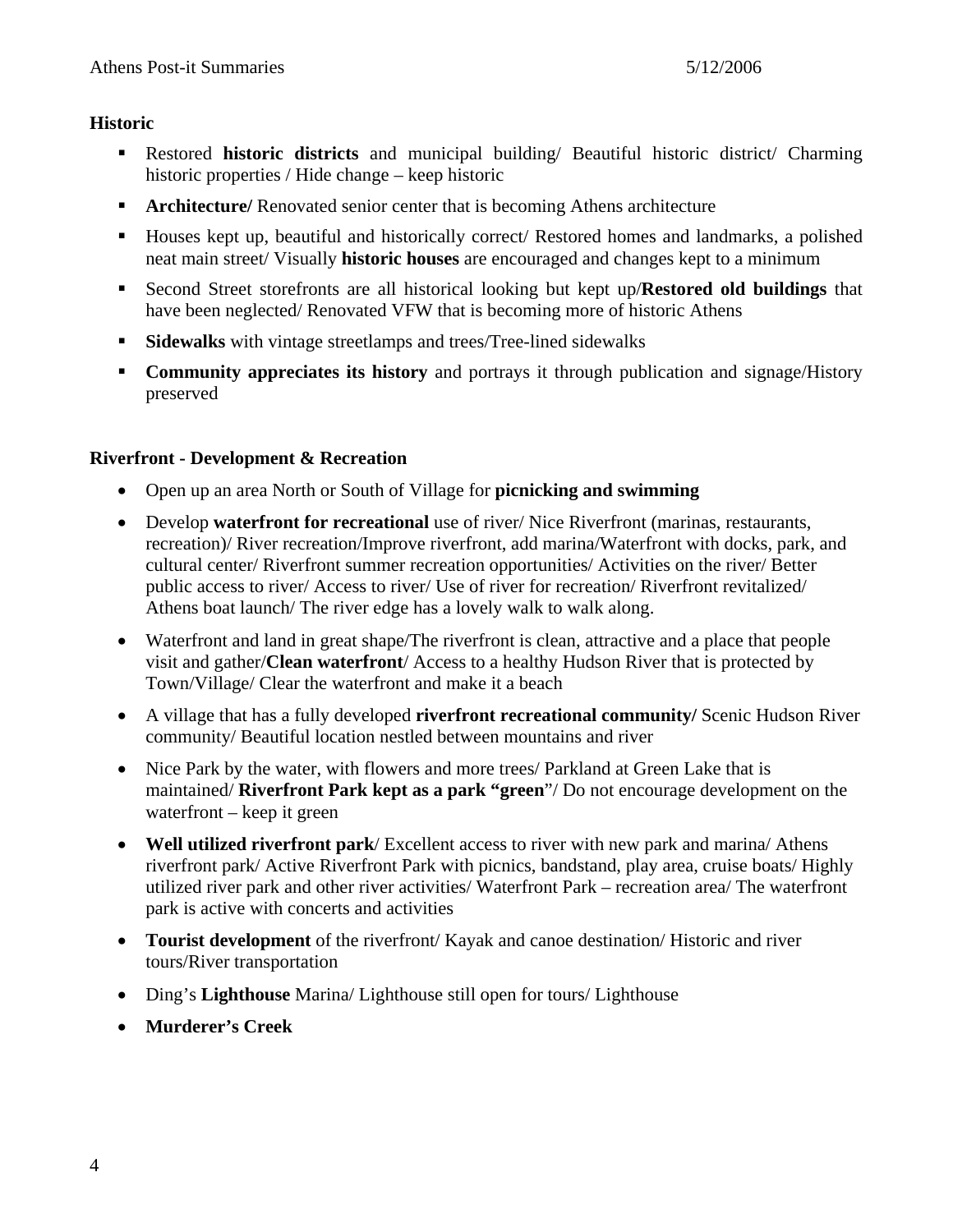### **Infrastructure**

- Expand **sewer** to parts of the town/Water and sewer down 9W/ Up-to-date improved water and sewer infrastructure/ Fix the Sleepy Hollow sewer and minimize odor impacts/ Do not increase capacity of sewer/ Build up along 9W with water and sewer district
- **Water** treatment plant on the Hudson River/ Water and sewer down 9W/ Up-to-date improved water and sewer infrastructure/ Good clean water/ Water, roads, etc/ Clean water/ Build up along 9W with water and sewer district
- Municipal **utilities** expanded North to Coxsackie's and West to 9W
- Keep **sidewalks** cleared of bushes, cars and fix cracks/ Streets wider, more sidewalks, better lighting/ Sidewalks are even and easy to walk on/ Sidewalks you can walk on/ Sidewalks/ Nice paved streets and sidewalks
- **Streets and road ways** in excellent shape winter & summer/ Upgrade roads around Village/Easy access around streets/ Clean streets/ Streets wider, more sidewalks, better lighting/ Smooth Village roads/ Water, roads, etc/ Clean clutter from roadways/ Clean streets
- Heavy road **traffic** (trucks) west of Village only/ **Speed** limits are followed/Lower speeds on rural roads (less than 55mph)/ Traffic is minimal/ Smooth traffic flow
- High end **infrastructure**
- Underground **electric** lines
- Plenty of **parking**/activities for old and young

### **Municipal Services**

- T&V **offices** in the current building that has been restored/T&V offices in a new building/ Upgrade Village buildings/ New hall for T&V with big court room, meeting room and lots of storage/ New town building only no Village/ Maintaining Village and Town government in Village building
- **Community cooperation**/ Town of Athens and Village one government/ New town building only no Village/ A mating of Village and Town offices including SHL that can conduct all official business/ Village and Town combined for unity/ Athens as one community, not mentally divided
- Town/Village building with **emergency medical response** team/ New town buildings and police department together
- Public services, transportation, community center and more parks
- Village & Town services in perfect order/**Well-run and effective government**/Responsive public officials
- To get **more people involved** with the whole community somehow so that the Village/Town Boards do not have total control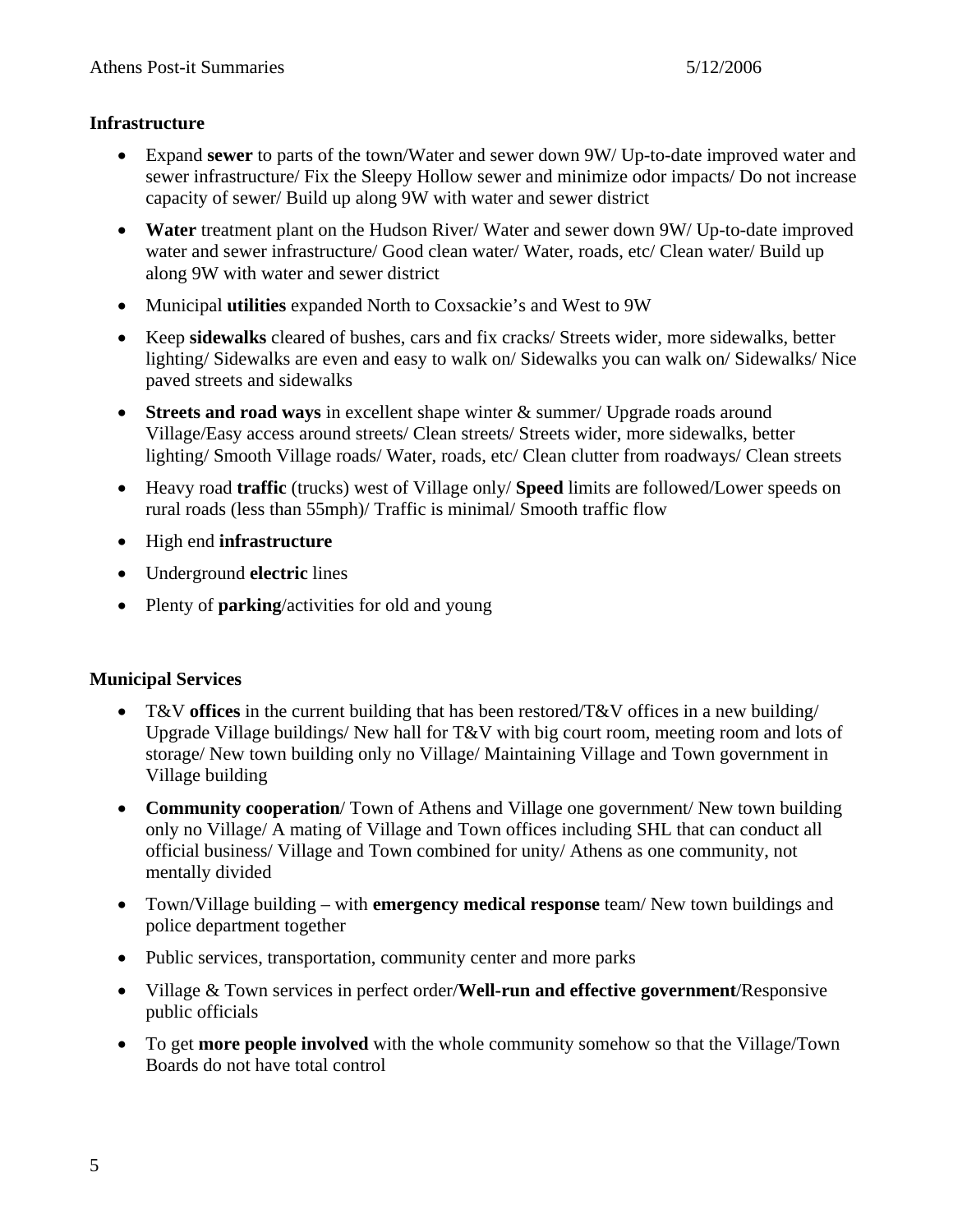#### **Zoning / Land Use Development**

- Defined building areas/ Limited setback on Village homes utilize small lots
- Clear and concise zoning regulations/**Smart zoning**
- Comprehensive Plan being used by elected officials
- Maintaining open space by **enforcing zoning**. Updating zoning to include cluster housing and not just all high priced together and low priced together – mixed/ Concentrated growth – open spaces plentiful
- Zoning appropriate and enforced so that mobile homes are not side by side with historic buildings/ No trailers
- Law ordinances that address problems before the problems cause concern
- Commercial development should focus on the 9W Corridor, green development is preferred over big box or strip mall development/ No strip development/ No sprawl/9W keep it scenic with few driveways
- Model of sustainable development/ New development is thought out and kept in clusters so open spaces can provide quality of life
- No cul-de-sacs/ Village layout without numerous housing developments that are self contained
- Keeping our Town/Village small no more growth as far as people moving in and building

### **Environmental / Preservation of Open Spaces**

- **Environmental positive**/Pristine lakes and waterways/ Free from pollution no Brownfield's, no toxic runoff into river/ Cleaner air and safer water supply
- **Open spaces** natural settings/ Areas of open space nature/Expansive open space areas
- **Protected** view shed and watershed areas (along rail & power lines) Protection of natural resources/ Protected natural resources and wildlife habitat/ Be able to view Bald Eagle/ The Town and Village of Athens have valuable natural resources, open space, wildlife habitat, view shed and watershed resources that should be protected, valued and considered during planning and when making development decisions.
- **Balanced** green space with community and unique small retail services/ A place where businesses and rural life can live harmoniously
- New **green buildings**/ green development is preferred over big box or strip mall development
- **Diverse rural landscape** lots of open space, fields, forests and farms/Working rural landscape Farms and woodland still being worked/Continuation and support for farmland and open spaces provided
- **Middle Ground Flats** resource/Middle ground flats/Midland that is green no people, no development/Mid ground – camping, picnicking, environmental studies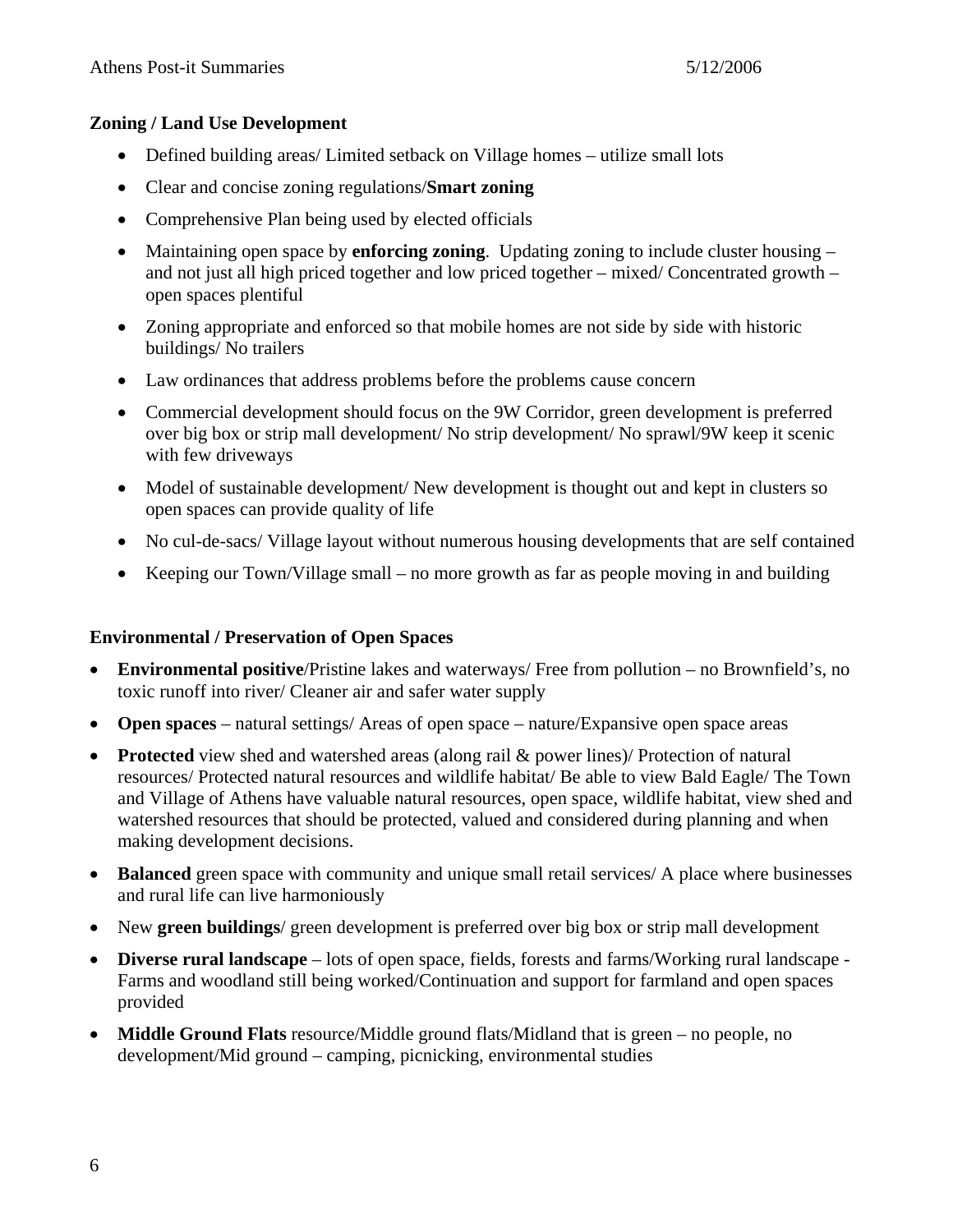### **Village Revitalization**

- A Main Street that can provide basic needs drug store, liquor store, etc but in an historic looking building/ **Vibrant** Main and Second Streets / A revitalized main street
- **Bustling downtown** with a library, cultural art center, shopping for food and gifts/Athens has a unique feature to offer residents and visitors. Bustling downtown in keeping with rural river town theme, year-round downtown covered downtown area./ Bustling downtown in Village/ Community center revived/ A hub for living a satisfactory life, community center, food stores, medical facilities with areas outside for recreation
- Village developed to provide a **localized shopping market** area/Lots of small Village shops and busy pedestrian life/ Stores in the Village/ Retail mix of shops in Village Main Street vibrant Main Street/ Stores on Main St/Small stores for shopping/ Small businesses/ Store fronts on Main Street with little **shops/** Businesses are viable all through out the Village/ Small food store
- Good **Village restaurants**
- **Second Street** turned into an outside mall/ Second Street has small businesses less apartments/ Vibrant Main and Second Streets/ Small shops along Second Street (walk-to services)/Small shops and boutiques along Second Street/ Second Street storefronts are all historical looking but kept up
- Tree lined streets and walking paths/ **Beautiful streetscapes** of lighted sidewalks/ Lampposts/ Historic looking street lights and pleasant downtown ideas/ Trees and flowers on streets/Flowers on poles and baskets/ Benches/ Tree lined streets with beautiful sidewalks/ Tree lined streets/ Sidewalks with vintage streetlamps and trees/Tree-lined sidewalks
- As you walk you aren't affected by the weather in downtown stores covered with **awnings**
- **Nostalgic appearance** but up to date technology/ Norman Rockwell type Village but on the Hudson/ Ambiance/
- Off street parking/ No drive-thru anything in Village/ **Cozy Village layout**/ Great walking areas
- Handsome houses/ Restored homes and landmarks, a **polished neat main street**/
- **Maintenance** of Village common spaces, sidewalks/drains, remove dilapidated properties (or repair)/ Properties are well kept and in good repair. No junk yards/ No abandoned cars or junk visible/ Clean